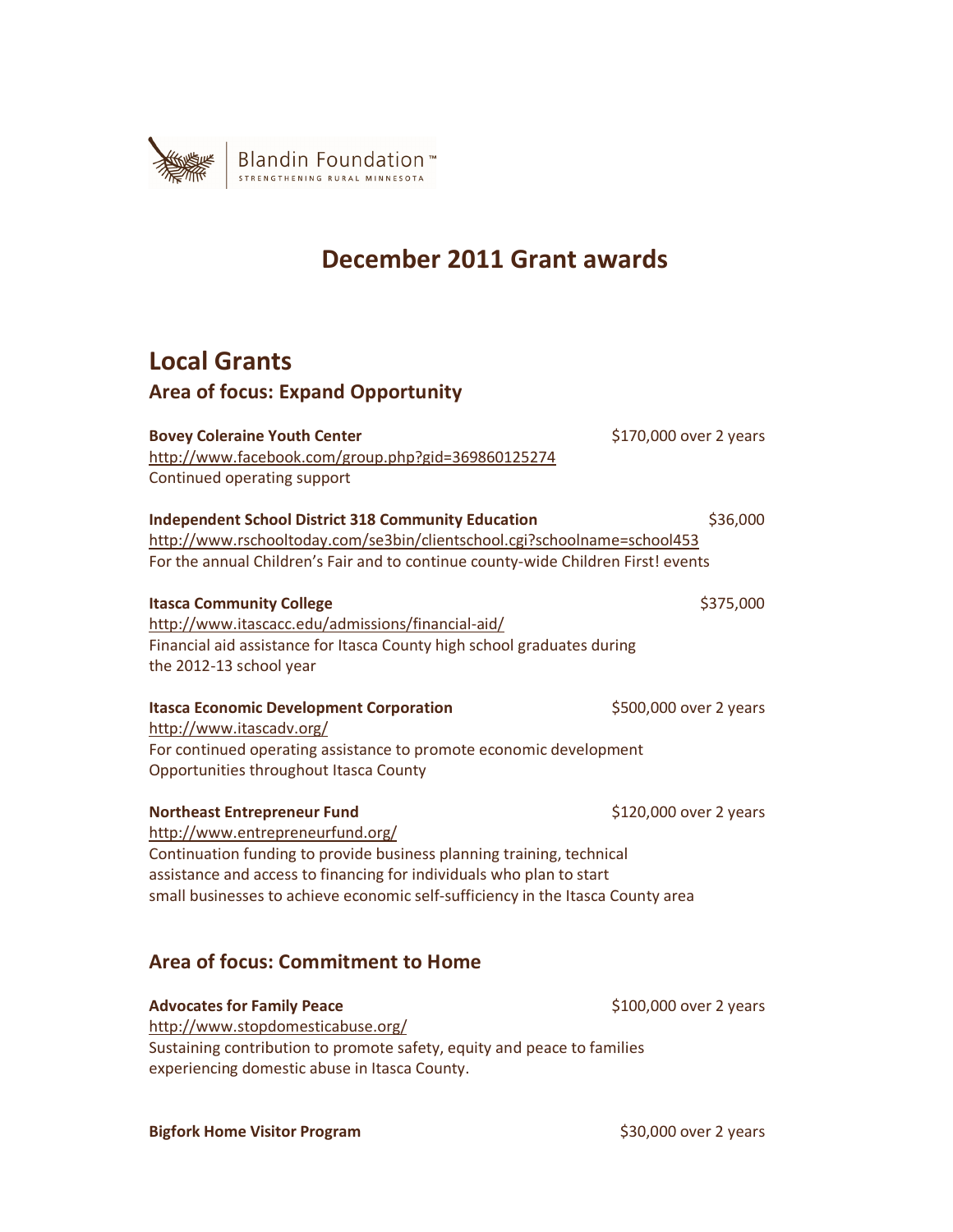| http://www.bigforkvalley.org/Clinics/specialty.html                           |                        |
|-------------------------------------------------------------------------------|------------------------|
| Sustaining contribution for the Home Visitor Program in Itasca County         |                        |
|                                                                               |                        |
| <b>Bridges Kinship Mentoring</b>                                              | \$80,000 over 2 years  |
| http://www.bridgesmentoring.org/                                              |                        |
| Sustaining contribution to provide mentoring opportunities for young          |                        |
| people in the Itasca County area                                              |                        |
| <b>Community Café</b>                                                         | \$70,000 over 2 years  |
| http://www.facebook.com/pages/Community-Cafe-Inc/276776810081                 |                        |
| Sustaining contribution to help reduce hunger through the Community           |                        |
| Café in Itasca County                                                         |                        |
| <b>Cooperative Solutions</b>                                                  | \$100,000 over 2 years |
| http://www.cooperativesolutions.org/                                          |                        |
| Sustaining contribution for mediation services in Itasca County.              |                        |
| <b>ElderCircle</b>                                                            | \$80,000 over 2 years  |
| http://www.eldercircle.org/                                                   |                        |
| Sustaining contribution to offer senior programming to residents in           |                        |
| the Itasca County area                                                        |                        |
|                                                                               |                        |
| <b>First Call for Help</b>                                                    | \$100,000 over 2 years |
| http://www.firstcall211.net/                                                  |                        |
| Sustaining contribution for emergency, information and referral               |                        |
| services in Itasca County                                                     |                        |
| <b>Friendship Ventures</b>                                                    | \$10,000 over 2 years  |
| http://www.friendshipventures.org/                                            |                        |
| Sustaining contribution for people with disabilities in Itasca County         |                        |
| to participate in camp and respite activities                                 |                        |
| <b>Girl Scouts of MN and WI Lakes &amp; Pines</b>                             | \$20,000 over 2 years  |
| http://www.gslakesandpines.org/                                               |                        |
| Sustaining contribution for the Girl Scouts program in Itasca County          |                        |
| <b>Grace House of Itasca County</b>                                           | \$50,000               |
| http://www.facebook.com/pages/Grace-House-of-Itasca-County-MN/148145895249526 |                        |
| Continued operating support                                                   |                        |
|                                                                               |                        |
| <b>Itasca County Habitat for Humanity</b>                                     | \$100,000 over 2 years |
| http://www.itascahabitat.org/mn/                                              |                        |
| Sustaining contribution for low-income housing development in Itasca County   |                        |
| <b>Itasca County Historical Society</b>                                       | \$100,000 over 2 years |
| http://www.itascahistorical.org/                                              |                        |
| Sustaining contribution to collect, preserve, interpret and disseminate       |                        |
| the history of Itasca County                                                  |                        |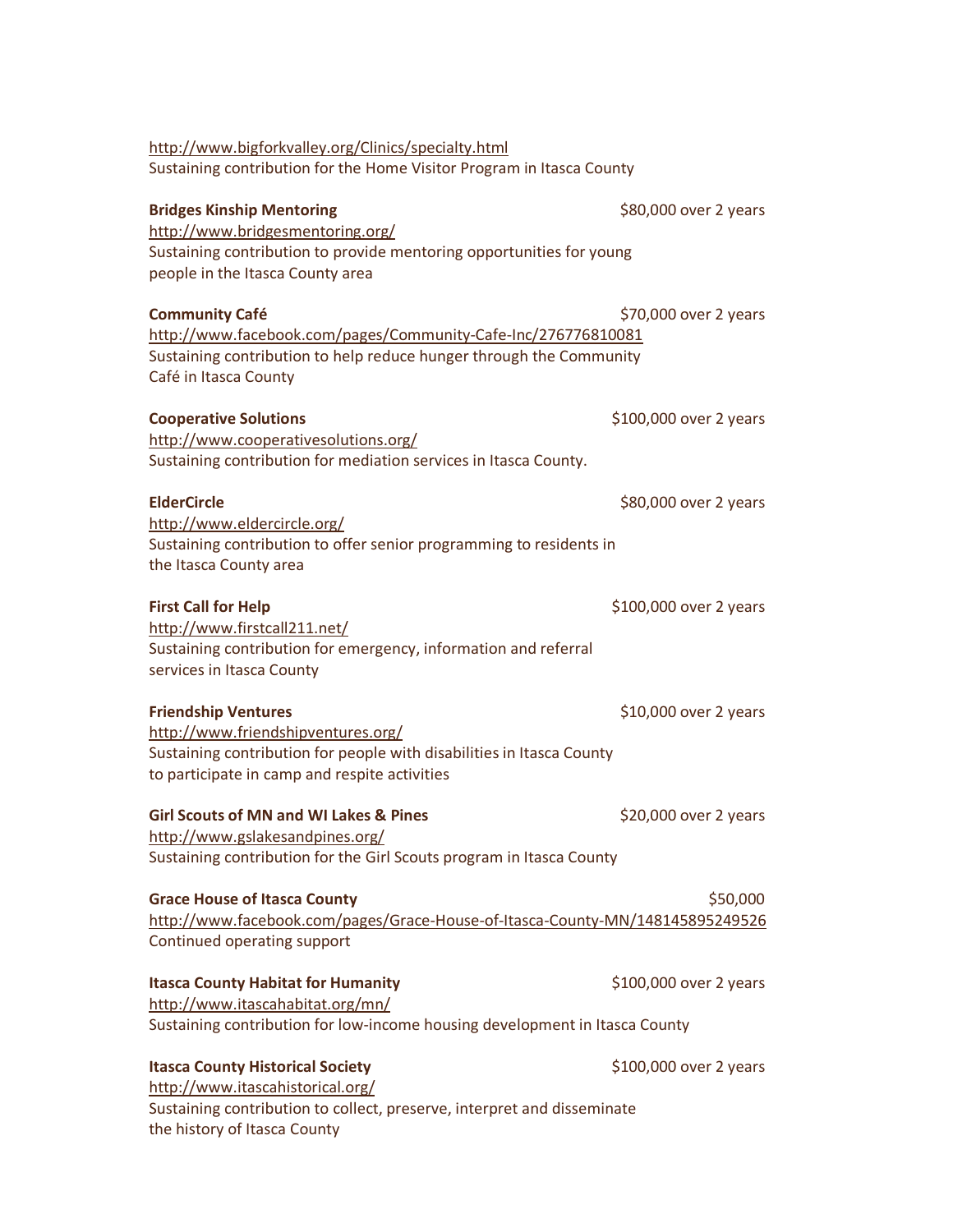| <b>Itasca Orchestra and Strings Program</b>                             | \$80,000 over 2 years  |
|-------------------------------------------------------------------------|------------------------|
| http://www.itascaorchestra.org/                                         |                        |
| Sustaining contribution to provide orchestral music opportunities for   |                        |
| youth and adults in the Itasca County area                              |                        |
| <b>Itasca Youth for Christ</b>                                          | \$85,000               |
| http://itascayfc.org/                                                   |                        |
| Continuation funding for the Ground Floor youth center in Itasca County |                        |
| <b>Itasca Youth for Christ</b>                                          | \$60,000 over 2 years  |
| http://itascayfc.org/                                                   |                        |
| Sustaining contribution for the Campus Life program in Itasca County    |                        |
| <b>Legal Aid Service of Northeastern Minnesota</b>                      | \$390,000 over 3 years |
| http://www.lasnem.org/dnn/Offices/GrandRapids/tabid/58/Default.aspx     |                        |
| Continuation funding to provide legal assistance to low-income          |                        |
| individuals and the Native American Outreach project in Itasca County   |                        |
| <b>MacRostie Art Center</b>                                             | \$70,000 over 2 years  |
| http://macrostieartcenter.org/                                          |                        |
| Sustaining contribution to provide visual arts and educational          |                        |
| programming to residents throughout the Itasca County area              |                        |
| <b>Marcell Family Center</b>                                            | \$65,000 over 2 years  |
| http://www.edgeofthewilderness.org/mfc.htm                              |                        |
| Sustaining contribution for family center programming in Itasca County  |                        |
| <b>Northern Community Radio</b>                                         | \$100,000 over 2 years |
| http://kaxe.org/                                                        |                        |
| Sustaining contribution for news programming throughout                 |                        |
| <b>Itasca County</b>                                                    |                        |
| <b>Second Harvest North Central Food Bank</b>                           | \$100,000 over 2 years |
| http://secondharvestncfb.com/                                           |                        |
| Sustaining contribution for Food Bank operations in                     |                        |
| <b>Itasca County</b>                                                    |                        |
| <b>Special Olympics-Minnesota-Itasca County</b>                         | \$60,000 over 2 years  |
| http://specialolympicsminnesota.org/Area 3.php                          |                        |
| Sustaining contribution for the Special Olympics program in             |                        |
| <b>Itasca County</b>                                                    |                        |
| <b>Support Within Reach</b>                                             | \$70,000 over 2 years  |
| http://www.supportwithinreach.org/                                      |                        |
| Sustaining contribution to provide support and advocacy to victims of   |                        |
| sexual violence and prevention education in Itasca County               |                        |
|                                                                         |                        |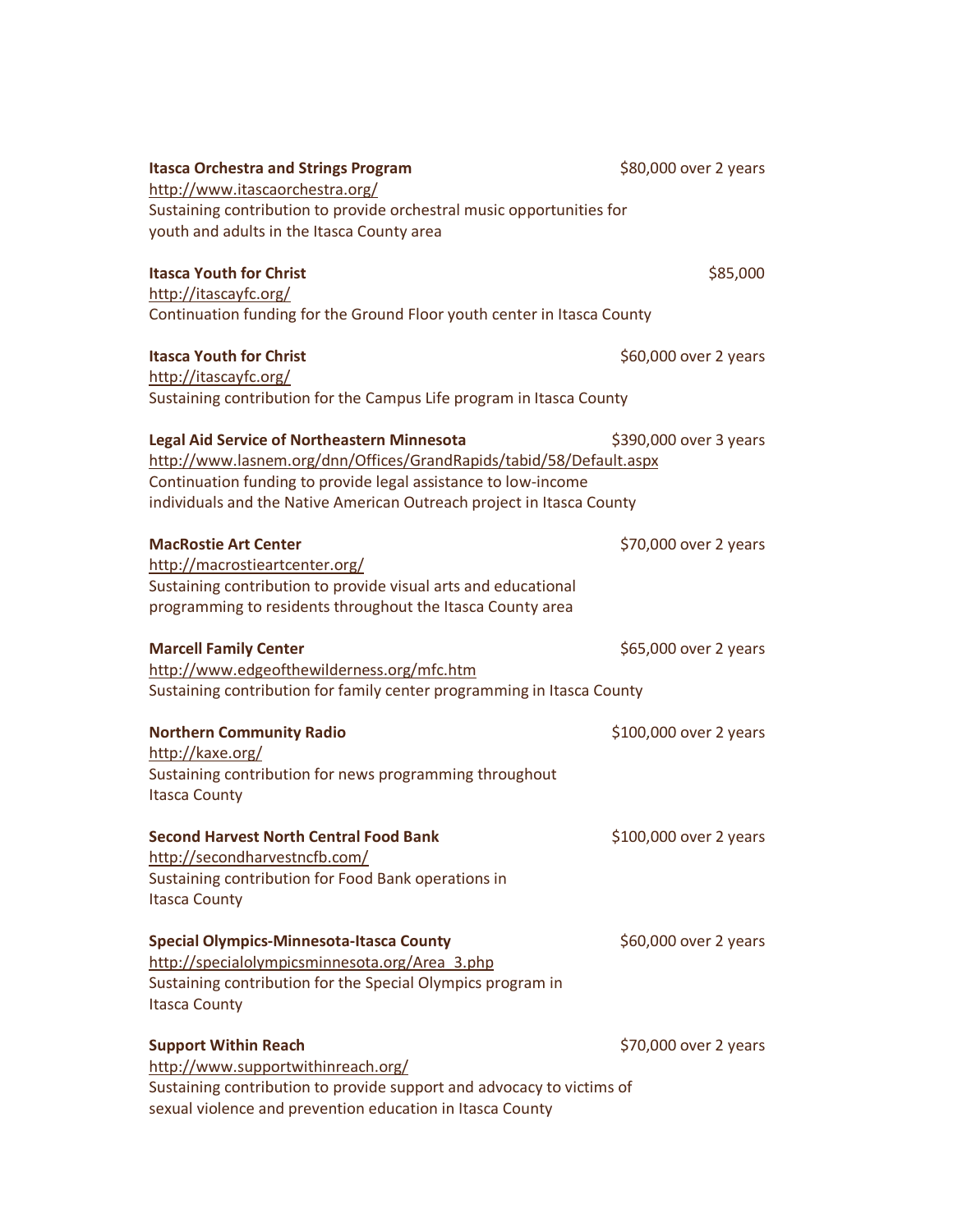| Jlalcwiuc                                                                                                                                                                                                                                                        |                        |
|------------------------------------------------------------------------------------------------------------------------------------------------------------------------------------------------------------------------------------------------------------------|------------------------|
| <b>Area of focus: Expand Opportunity</b>                                                                                                                                                                                                                         |                        |
| <b>Centro Campesino</b><br>http://www.centrocampesino.net/<br>Continuation funding for operations to improve the lives of<br>immigrant populations through community organizing, education<br>and advocacy in the southern part of Minnesota                     | \$100,000 over 2 years |
| <b>MinnPost.com</b><br>http://www.minnpost.com<br>Continued support for its online media outlet to bolster reporting<br>capacity throughout rural Minnesota                                                                                                      | \$80,000 over 2 years  |
| <b>Minnesota Chippewa Tribe</b><br>http://www.mnchippewatribe.org/<br>Project support for a business development center to strengthen<br>the economy in rural and reservation communities within the<br>Minnesota Chippewa Tribe reservations in rural Minnesota | \$80,000 over 3 years  |
| <b>Northern Minnesota Public Television (Lakeland Public Television)</b><br>http://www.lakelandptv.org/<br>Sustaining contribution for programming and services in the northern<br>region of Minnesota                                                           | \$50,000 over 2 years  |
| <b>Duluth Superior Educational Television Corporation</b><br>http://www.wdse.org/shows/native                                                                                                                                                                    | \$70,000 over 2 years  |

http://www.unitedwayof1000lakes.org/index.html Sustaining contribution in support of administration

### **Voyageurs Area Boy Scouts of America XVIII Arrow SALL Strategies Arrow S20,000 over 2 years**

http://www.vac-bsa.org/NoopimingDistrict/ Sustaining contribution for the Boy Scouts program in Itasca County

# **Statewide**

United Way of 1000 Lakes **Exercise 2 years** \$44,000 over 2 years

rural Minnesota

Sustaining contribution for the production of *Native Report* throughout